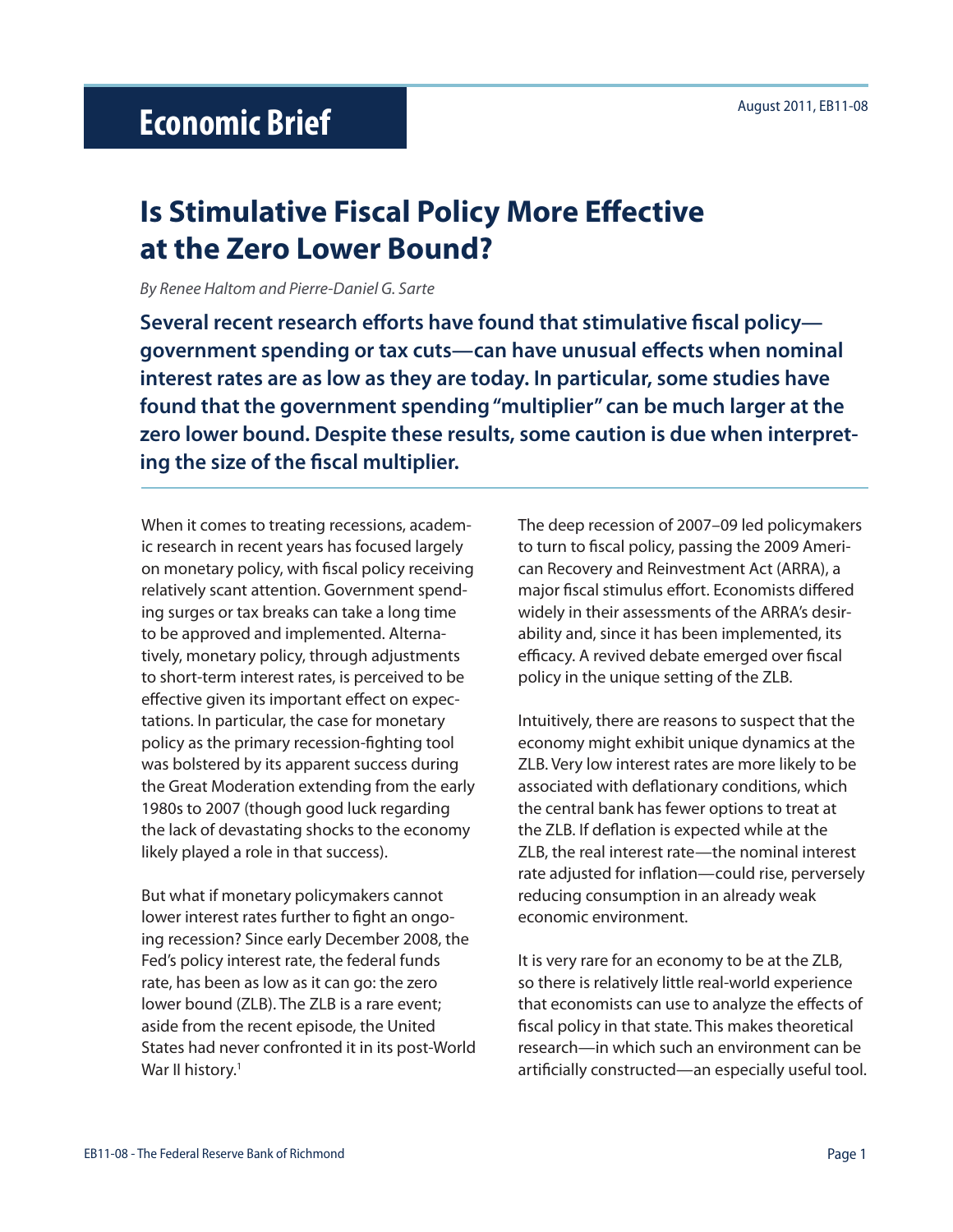To understand why fiscal policy might operate differently at the ZLB, it is useful to first revisit the mechanism of fiscal policy in "normal" times—that is, when nominal interest rates are well above zero.

## **Fiscal policy in "normal" times**

The efficacy of fiscal policy is often discussed in the context of one question: How big is the multiplier? The multiplier is the change in output resulting from an increase in government spending or tax cuts. A multiplier of one implies that the net effect of each dollar of government spending is to raise GDP by one dollar. When the multiplier is negative, in contrast, government spending is associated with a reduction in output.

In a seminal paper, Baxter and King (1993), hereafter BK, analyze fiscal policy in a neoclassical setting that is, one where there are no "frictions," which in this context means that government spending is financed by lump-sum taxes and prices are perfectly flexible.<sup>2</sup> The first assumption provides an environment in which the government's choice of funding method does not distort households' behavior and, therefore, the net effects of the stimulus. The flexibleprice assumption in the environment provided by BK implies that the model includes no role for monetary policy or a central bank. Since their model includes no role for the central bank, it cannot explore the implications of the ZLB for fiscal policy.

In the BK model, the average person must choose how to allocate his or her time between work and leisure. The economy's total output is composed of consumption, investment, and government spending, and resources are fixed in the short run: When the government consumes the economy's resources, either consumption or investment, or both, must decrease. (Hereafter, we hold investment constant to simplify the analysis.)

BK considers a temporary, unanticipated increase in government purchases. The increase has two competing effects: Government purchases are funded by taxes, so they reduce the average person's income by the same amount. Households feel poorer, so they consume less. But another effect of households feeling poorer is that they choose to work more. (In the parlance of economic theory, both consumption and leisure are "normal" goods in that they fall when income decreases). The increased labor supply boosts production and output. The fact that labor supply increases when households feel poorer is known as a "wealth effect."

The net effect of government purchases in the BK model under plausible calibrations—that is, values of parameters that make the model consistent with key historical behaviors of the economy—is a multiplier of less than one in most cases. To see why, recall that the net change in output must equal the combined changes in its components, which include government spending and consumption. The change in consumption is negative and lower in magnitude than the immediate increase in government spending since economic theory suggests that households will smooth the hit to consumption over many periods. Therefore, the total increase in output must be less than the increase in government spending.

## **Accounting for nominal rigidities**

The BK result applies to a frictionless environment. However, today's conventional models include "New Keynesian" nominal rigidities, such as sticky prices (prices that fail to adjust instantaneously to changes in the economy). Price rigidity implies a potential role for the central bank in the sense that changes in monetary policy can lead to changes in "real" economic variables, like output and employment, in the short run. It turns out that adding this complication does not dramatically change the multiplier estimates.

Christiano, Eichenbaum, and Rebelo (2011), hereafter CER, analyze fiscal policy in a New Keynesian setting.<sup>3</sup> The central bank is assumed to set monetary policy by following a standard Taylor rule, in which it sets nominal interest rates by weighing the relative performances of inflation and employment. Like the BK model, the wealth effect in response to a sudden increase in government purchases is a key component of the economy's response: The taxes that finance an increase in government purchases make households feel poorer, causing them to work more, thus increasing output.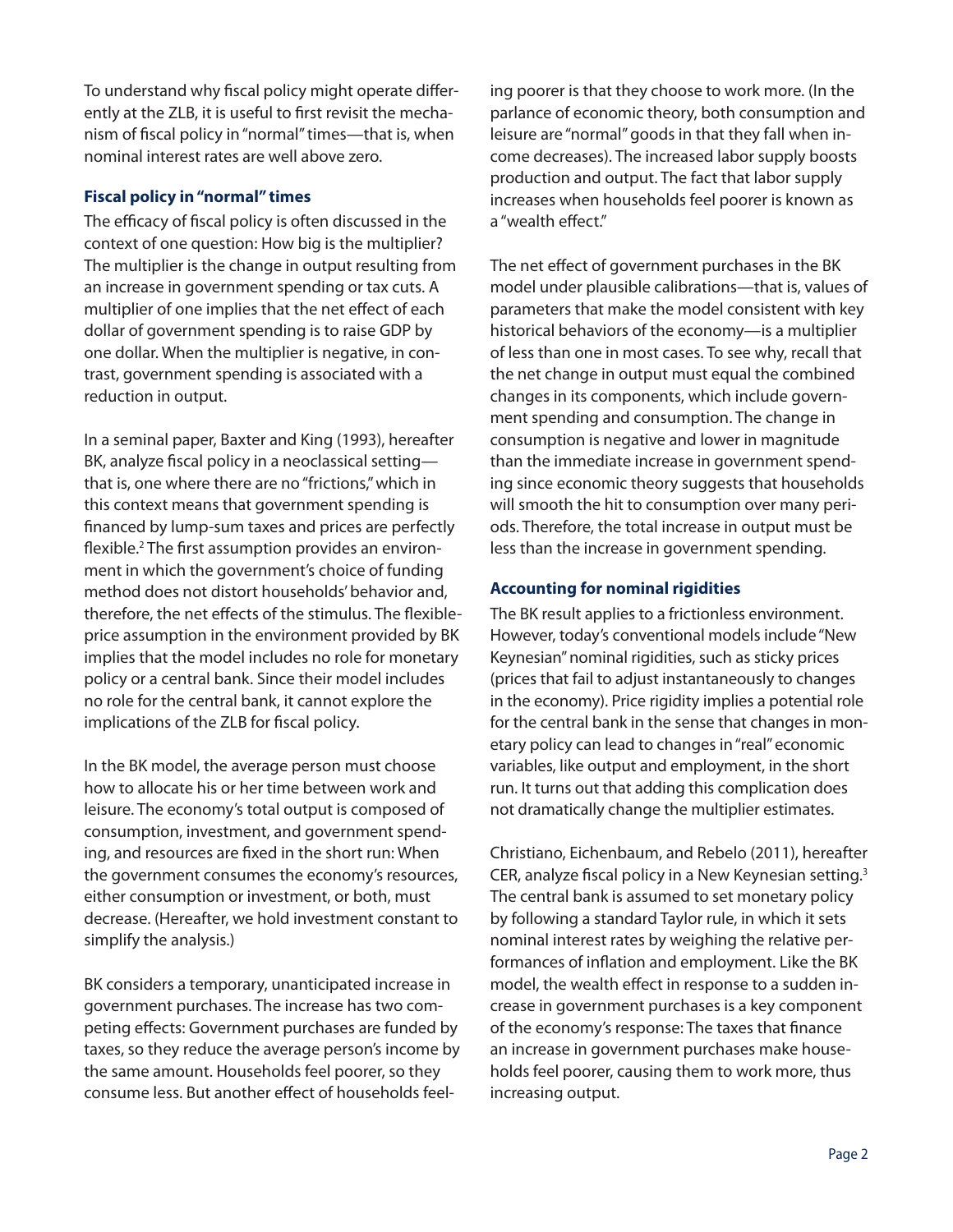But an additional effect serves to raise employment even further in the CER model. Not all firms are able to adjust their prices, and those that cannot adjust must produce a disproportionate share of output because their low relative price means they face relatively high demand. In order to meet this demand, they have to employ more inputs. They compete for inputs and ultimately have to pay higher prices for them, paying higher wages to workers, for example. Firms' markup, the spread of prices over marginal cost, falls. Not all goods prices have risen, but input prices have risen, tantamount to an increase in the real wage. The increase in the real wage induces households to supply more labor, amplifying the rise in employment and output induced by the wealth effect of increased government purchases alone.

CER also assume the utility people get out of an additional unit of consumption is not independent from their labor supply, and in particular, increases with their hours worked. This assumption captures the notion that consumption enjoyed in rare moments of free time is appreciated to a greater degree. This feature of the model induces people to consume more when they work more, and potentially reverses the initial fall in consumption induced by the taxes that fund the stimulus. Overall, in CER's model, consumption actually rises in response to government spending.

As before, the change in output must equal the net change in government spending and consumption (holding investment constant). Now that consumption responds positively, it must be the case that the change in output is greater than the change in government spending. In this case, therefore, the multiplier exceeds one. (When this assumption is relaxed, and the marginal utility of consumption no longer rises with income, the multiplier once again falls below one, but remains positive.)

In the CER model, the resulting sticky-price multiplier under conventional assumptions is 1.05. CER also show that the size of the multiplier depends on various characteristics of the economy. For example, CER show that the multiplier grows when:

1. prices get stickier, since the markup falls more

rapidly when aggregate demand rises. (In fact, mirroring the BK result, the multiplier falls below one when prices are perfectly flexible.);

- 2. the central bank is less responsive to inflationary pressures or, viewed differently, the central bank cooperates with fiscal policy by keeping interest rates low in the face of fiscal expansion; and
- 3. the government's spending program is shorter lived. A relatively permanent program increases the present value of taxes, increasing the negative effect on consumption.

Even so, CER argue that it is difficult for a sticky-price model with plausible calibrations to produce a multiplier greater than 1.2.

## **Things change at the ZLB**

Many models explore the ZLB by introducing a shock to the economy that is large enough to bring nominal interest rates to zero, such that the ZLB becomes "binding." As the shock causes a severe output contraction, the Taylor rule implies that the central bank should set a negative nominal interest rate, which most economists regard as impossible in practice. The ZLB therefore becomes binding when the economy hits this point, and the central bank simply sets interest rates to zero.

The specific situation considered by CER is a shock to households' "discount factor," a measure of how patient people are with respect to consumption. In their experiment, people start to value tomorrow's consumption more, increasing savings today. One could imagine a number of real-world scenarios that might cause this to be the case.<sup>4</sup> People may have formed worsening expectations of future economic performance or simply become more uncertain about the future. The practical effect of the shock is that consumption falls, therefore reducing aggregate demand.

CER show that when the ZLB is binding, the shock causes an economic tailspin: The fall in demand induced by lower consumption reduces competition for inputs, causing marginal cost to decline and putting downward pressure on prices. Not all firms can change their prices instantaneously, so households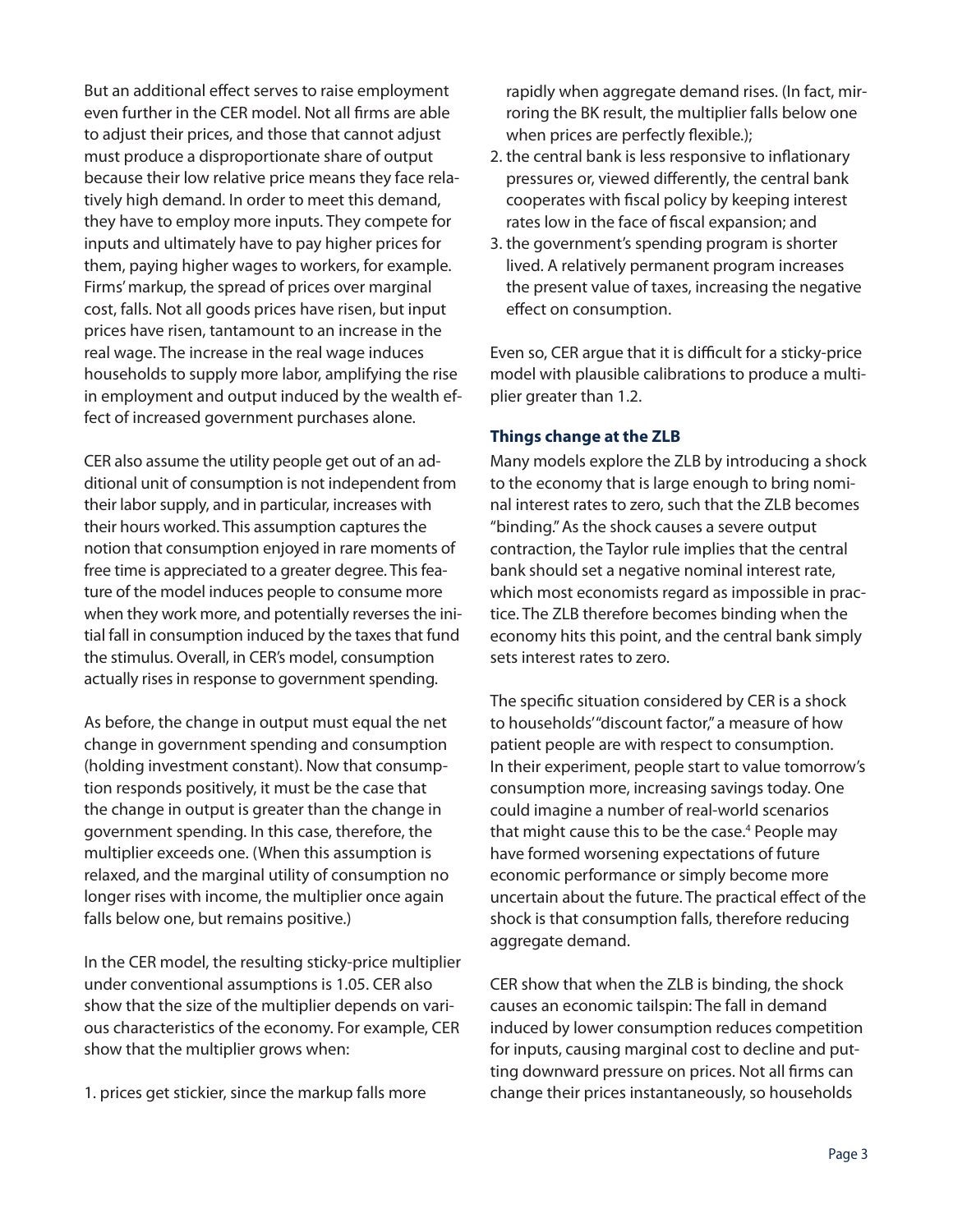expect future lower prices (rather than a complete, one-time adjustment downward). However, the nominal interest rate is stuck at zero.

Here the real interest rate becomes critical. With nominal interest rates at zero and prices expected to fall, the real interest rate becomes positive: The rewards to saving have increased. This further reinforces households' initial desire to save, thus lowering demand even further, and so on.

The same feedback effect that produces a severe economic contraction at the ZLB (in response to a discount rate shock) produces a very large government spending multiplier (in response to a government spending shock). In the CER standard sticky-price model, an increase in aggregate demand induced by government spending forces firms to compete for inputs. Their markup falls, and prices are expected to rise. With zero nominal interest rates, the real interest rate becomes negative—households effectively are taxed by saving—thus further inducing households to spend. The rise in spending further increases the initial rise in aggregate demand from government purchases.

To summarize, the key mechanism underlying the larger government spending multiplier in the CER framework at the ZLB is the feedback effect that produces ever lower real interest rates. When nominal interest rates are stuck at zero, that effect will be ignited once prices are expected to rise. CER calculate a government spending multiplier at the ZLB equal to 3.7.

Tax cuts are another commonly cited recessionfighting tool. Eggertsson (2010) considers a model similar to CER to investigate the effects of a tax cut.<sup>5</sup> In normal times, tax cuts to stimulate aggregate supply are expansionary. Workers get to keep a greater proportion of each dollar they earn, so for any given wage, people want to work more. Firms can then produce more cheaply, exerting downward pressure on prices. In Eggertsson's model, the Taylor rule leads the central bank to respond by lowering interest rates. After this adjustment, the model produces a

multiplier of 0.16 (each dollar of labor tax cuts increases output by 16 cents).

However, Eggertsson finds that the multiplier for a cut in labor taxes flips signs at the ZLB. Because nominal interest rates are stuck at zero, downward price pressures create deflationary expectations that the central bank is unable to address with accommodative policy. This pushes the real interest rate higher, setting off the same feedback effect that exists in the CER model, having a negative effect on spending. Therefore, in Eggertsson's model, the multiplier from a 1 percent cut in the labor tax at the ZLB switches from being positive to negative, at -1.02.

A temporary sales tax reduction, on the other hand, is expansionary. It makes consumption today cheaper relative to the future, stimulating spending. Overall, Eggertsson's results suggest that expansionary fiscal policy at the ZLB should avoid tax cuts that stimulate aggregate supply—like a cut in the labor tax—and instead favor those that stimulate aggregate demand—like a cut in the sales tax. As in the CER model, the key mechanism is forces that create inflationary expectations at the ZLB, therefore pushing the real interest rate below zero.

#### **Do implementation lags matter?**

Government spending programs are hard to implement instantaneously. Since fiscal policy appears to operate differently at the ZLB, it is worth exploring whether the ZLB must be in place when stimulus spending comes online in order for the multiplier to remain large.

CER show that a spending program with implementation lags can produce a large multiplier today relative to the non-ZLB case. However, critical to this outcome is that the ZLB still be in effect when the spending hits the economy. The effect operates through inflation expectations: An expected increase in government spending in future periods increases future output and inflation, and therefore produces higher expected inflation and a lower real interest rate today. This reduces savings and increases consumption.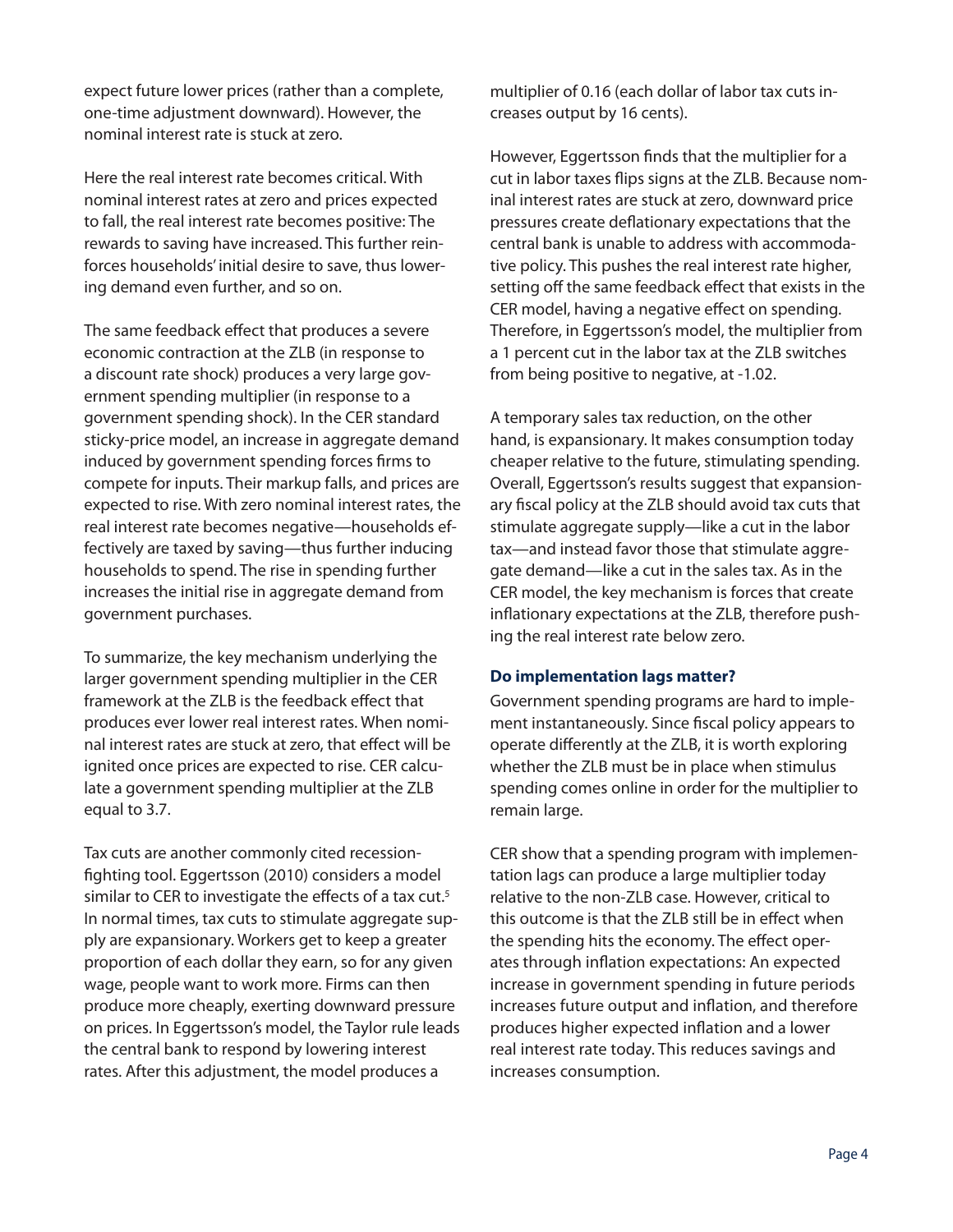That said, in the CER model, implementation lags reduce the government spending multiplier at the ZLB. Compared with an immediate ZLB multiplier of 3.7, the one-period lag multiplier falls to 1.5. However, the multiplier does not decrease quickly with additional lags; a two-period lag still produces a multiplier of 1.44. But, again, it is critical that the ZLB still be in place when the spending hits the economy. If the ZLB is no longer binding when the spending comes online, the multiplier drops to 0.46.

The implication for policy is that if spending increases are expected to be implemented with a lag, the stimulus may be more successful when the ZLB is expected to be in place for some time (perhaps, for example, when the economic contraction is very severe). However, this will only work, in the CER model, if the government has promised in advance that it will increase spending any time the ZLB is reached, such that to expect a binding ZLB in the future is to expect a stimulus program in the future.

Braun and Körber (2011) provide further evidence of the importance of expectations to the size of the multiplier in New Keynesian models.<sup>6</sup> In particular, they cast doubt on the large multipliers that New Keynesian models produce at the ZLB. They construct an alternative model and fit it to data from Japan's experience with the ZLB in the late 1990s and 2000s.<sup>7</sup> They show that the large multipliers hold only when households expect the ZLB to be binding for several years. However, when households in their model hold such expectations, the model predicts much more volatility in the Japanese economy than it actually experienced during that period. Braun and Körber point to research suggesting households expected the ZLB in Japan to bind for a shorter period of roughly two years. When households in their model hold such expectations, the government spending multiplier is only 0.9. With similar expectations, they also find, contrary to Eggertsson's result, that a cut in labor taxes is expansionary.

## **What does the multiplier really tell us?**

Perhaps the only thing fiscal policy literature has determined with certainty is that there is no one multiplier. Rather than framing the question as the hunt for "the" multiplier, policymakers considering fiscal stimulus ought to weigh factors that are likely to make a proposed program effective.

To that end, there are a number of important questions to consider. Each of the studies cited here shows that the effectiveness of fiscal policy depends critically on the environment. A specific example may clarify this point: As emphasized by Christiano (2010), some of the effects described above hinge on two assumptions: first, that downward price pressures produce deflation over time, and second, that aggregate spending is very sensitive to the real interest rate.<sup>8</sup> It is not clear the extent to which either of these conditions is true in practice.

Additionally, an increase in output following fiscal stimulus does not necessarily mean that welfare has increased. For example, in the BK neoclassical model without frictions, higher output is the result of households working harder, and consumption is permanently lower, thus households actually are worse off than before.

There also are additional real-world costs of stimulus that may not be encompassed in the sterile environment of a theoretical model. They include factors such as the longer-term budgetary impact of government programs and the degree to which the government spends its dollars on productive endeavors. In addition, fiscal policy can produce well-known distortionary effects. If not properly targeted, government spending can cause welfare loss by displacing private economic activity.<sup>9</sup> Additionally, the above models assume for simplicity that fiscal policy is financed with nondistorting lump-sum taxes. This is rarely the case in reality. Drautzburg and Uhlig (2011) show that distortionary taxes can significantly reduce the multiplier in the long run, possibly causing it to be negative.10

Finally, fiscal policy may not be the only stimulative option at the ZLB. Many economists have argued that the central bank is not powerless in this scenario. The central bank can influence longer-term interest rates by purchasing large amounts of long-term assets, as the Fed has done.<sup>11</sup> It can commit to